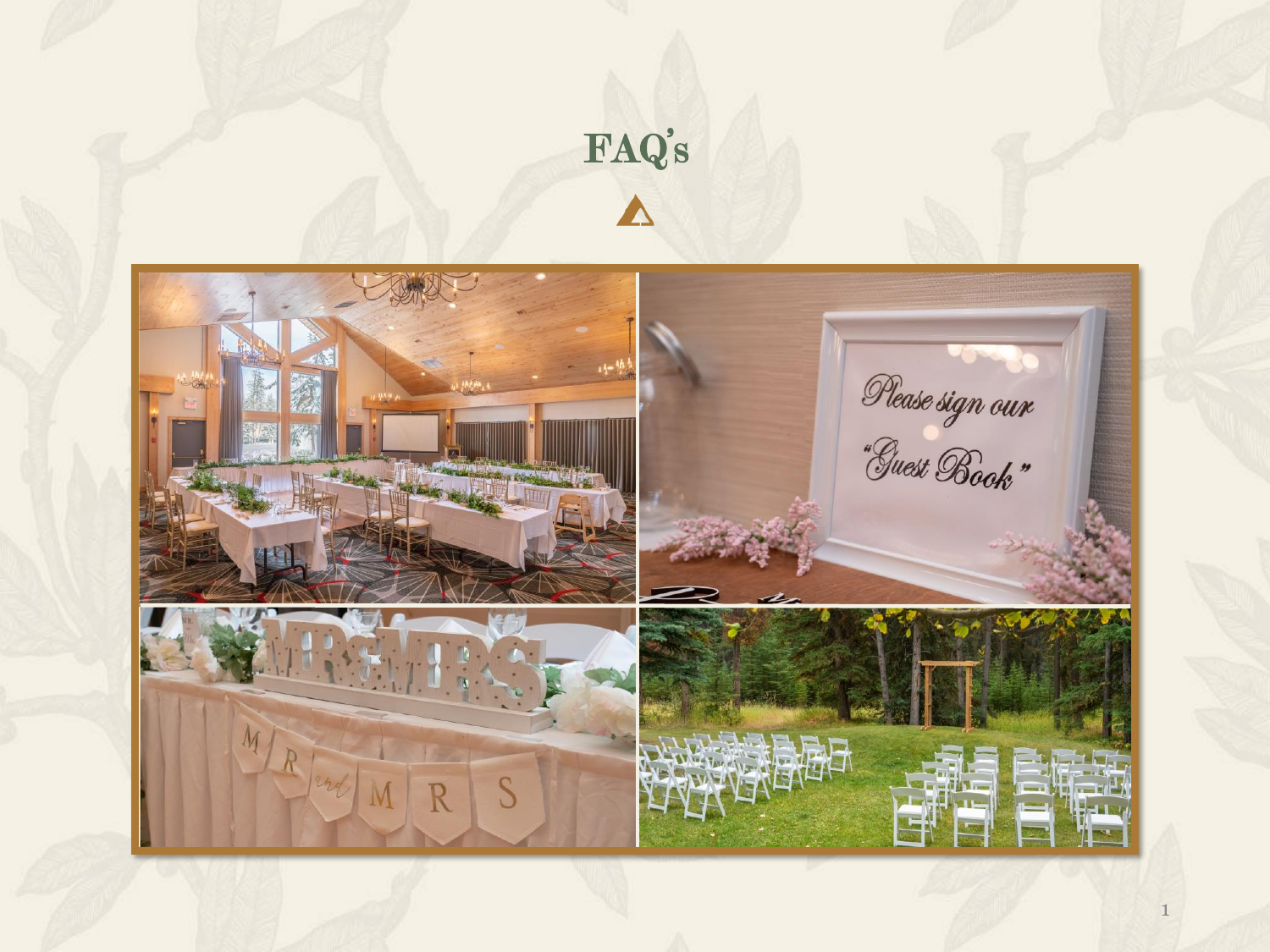Can we access the venue for planning?

Can I have items delivered and stored prior to the wedding?

When can we set up our décor?

Can the venue set up and remove our decorations?

What décor items are permitted by the venue?

> What is not permitted?

## Décor FAQ

Absolutely, we just ask that you make an appointment prior so we can make sure the space is available for you.

Storage of goods shipped prior to the event is subject to prior arrangements and space availability. The venue is not responsible for any lost, stolen, or damaged items.

You will have access to the banquet room the day of the wedding from 9.00am – 12.00pm. If 72 hours prior to your wedding the venue is available then you can rent the space for \$300 +GST to set up your décor. All décor must be removed from the banquet room by 09.00am the day after the wedding.

For an additional fee of \$600.00 + GST the hotel will set up your chair covers, chair ties, table runners and head & cake table simple skirting the night prior to the wedding. All décor must be delivered to the hotel a minimum of 2 full days prior to wedding day. For an additional fee of \$300.00 + GST the hotel will dismantle your décor and set it aside for pick up on the following morning. Décor must be removed from the reception banquet room by 09.00am the day after the wedding. The venue is not responsible for any lost, stolen, or damaged items.

Flowers · You are welcome to bring flowers and they can be delivered to the hotel on the day of the wedding only. Non Drip Candles · Dripless candles placed in your own containers are permitted on the guest tables. The wick must be 2 inches below the rim of the container.

Centerpieces · Centrepieces can be provided and set-up by the wedding party. Hanging Items · Provided no damage is caused to walls or light fixtures, installation is permitted and can be undertaken by the wedding party. Please let us know in advance what you have in mind.

The use of confetti, sparkles, glitter, bird seed or alike are not permitted in or outside the venue. The use of regular candles, nails, thumbtacks, scotch tape or stapes are not to be used in any banquet room. Any damages caused by the use of these items will result in a charge to the Master Account / convener. Should damages occur in a function room or guestroom due to the negligence of members of the wedding group, an assessment for damages will be added to the Master Account/ convener bill upon departure.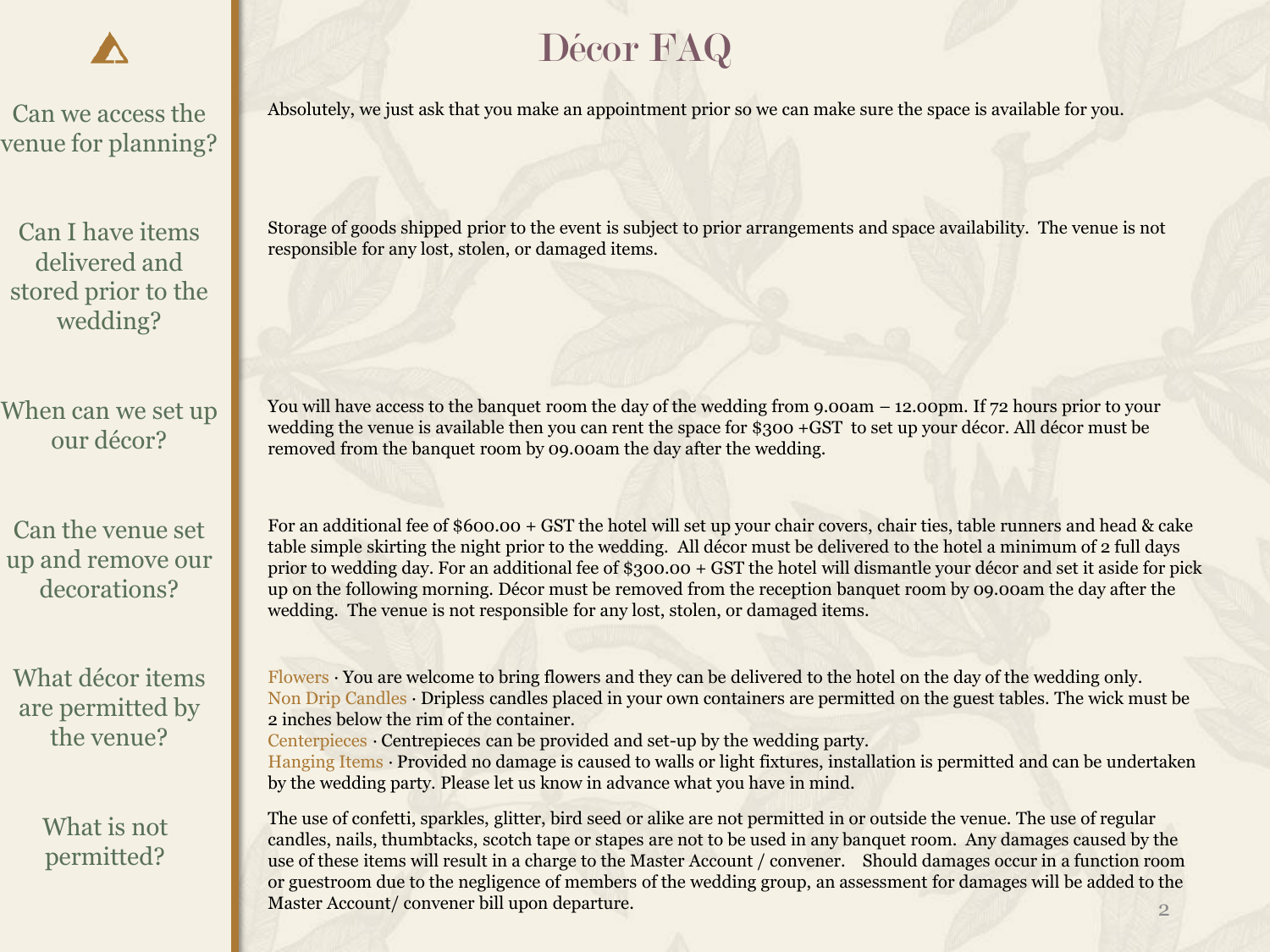

Where do my guests park?

How long can the reception last?

Do you provide an Emcee?

Who is my onsite contact person?

Can our dog or cat be part of our wedding?

## On your Wedding Day FAQ

Complimentary parking is available at all of our venues for those staying overnight in our hotels. All other guests must use alternate parking.

Until Midnight. Times may be extended with prior approval from the Hotel General Manager at an additional charge of \$150.00 per hour. The maximum is until 2:00am, with the last drink call at 1:30am.

The hotel will not provide an Emcee. We suggest a family member, close friend, band leader or DJ to Emcee the event.

Fourteen days prior to arrival your Sales and Catering Coordinator will transfer your wedding file to the Food & Beverage Manager of the venue. From this time onwards, the Food & Beverage manager will be your primary contact and will be on hand the day of to ensure all venue goes well.

Yes, for an outdoor ceremony only. Some of our guestrooms are pet-friendly too and the pet-friendly room must be requested at time of booking to guarantee a pet room. A pet fee of \$25.00 + GST applies per pet, per night. We do ask that your pets are not left unattended in the room. If you need doggy day care or a pet hotel, Veronica's Dog Daycare in the Banff Industrial Compound can help.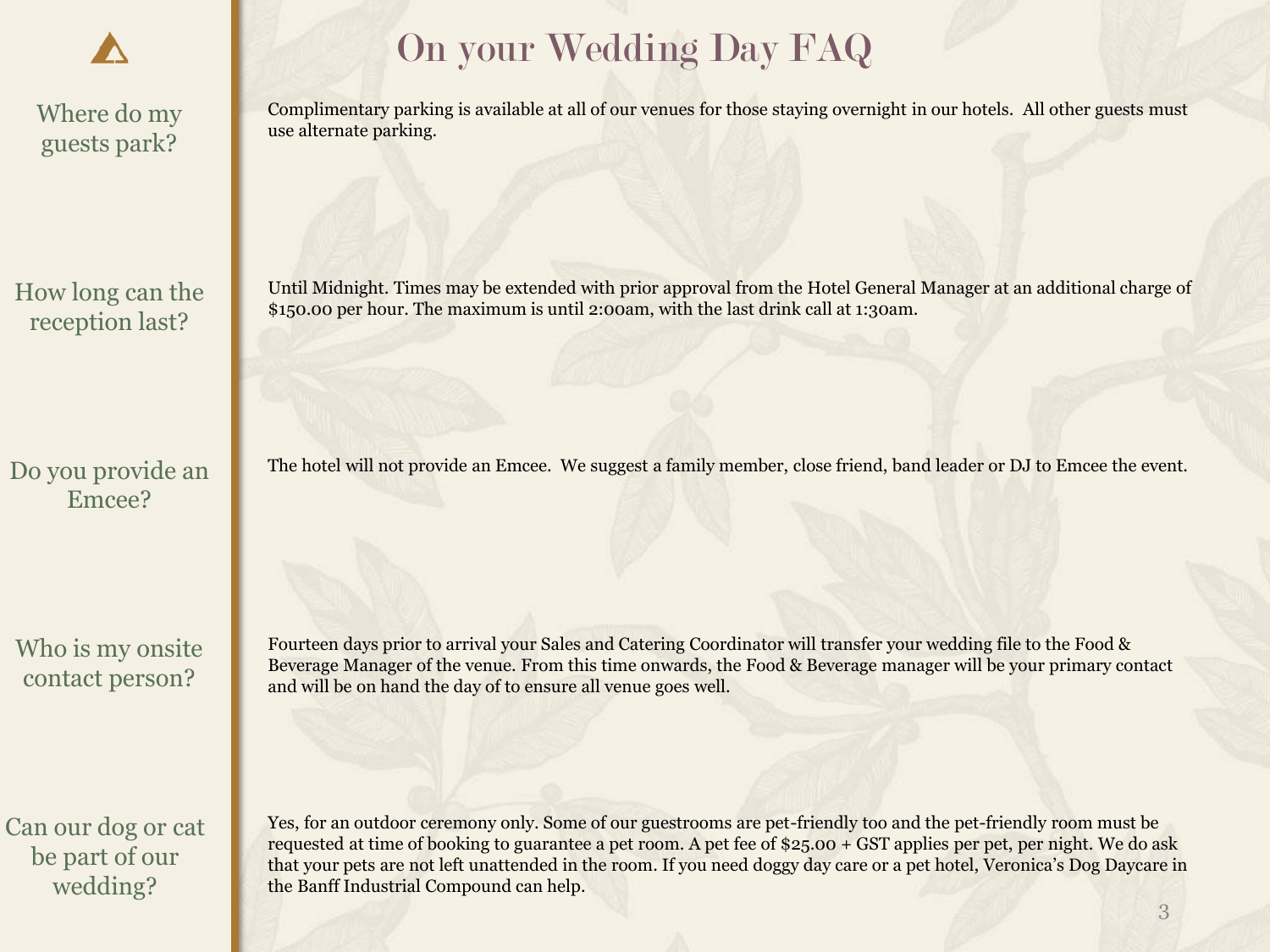

Are menu prices guaranteed?

Can we bring our own food or wedding cake?

> Do you allow Candy Bars?

Can I bring personalized bottles of liquor for wedding favours?

What about the included Bartender Fee?

## Food & Beverage FAQ

Due to the fluctuation of the price of food, all prices are subject to change without due notice, however, the hotel will guarantee prices sixty (60) days prior to the function. Our venues offer 50% off buffet dinners for children 6-12 years of age.

Due to licensing, health regulations and insurance requirements, all food and non-alcoholic beverages served must be supplied and prepared by the hotel. In addition, no remaining food or beverage may be removed from the premises. We will make an exception for Wedding Cakes/Cupcakes. A Cake Platting fee is already included in your package. The cake/cupcakes can only be delivered the day of the event and must be in a proper bakery box or similar. Our Food & Beverage Department will assume no responsibility for the cake/cupcakes. Details of the delivery of such items must be arranged in advance. We highly recommend the Wedding Couple bring their own cake knife & server.

Yes; the wedding couple are to provide all the jars, tongs and bags for the candy.

Yes; however the gift must be given as a gift as your guests leave your wedding reception. All liquor provided at the event is supplied by the hotel only.

The service of one Bartender is included in all our wedding packages. Additional Bartenders are \$175.00 + GST. The number of bartenders needed for each wedding is determined by the number of guests.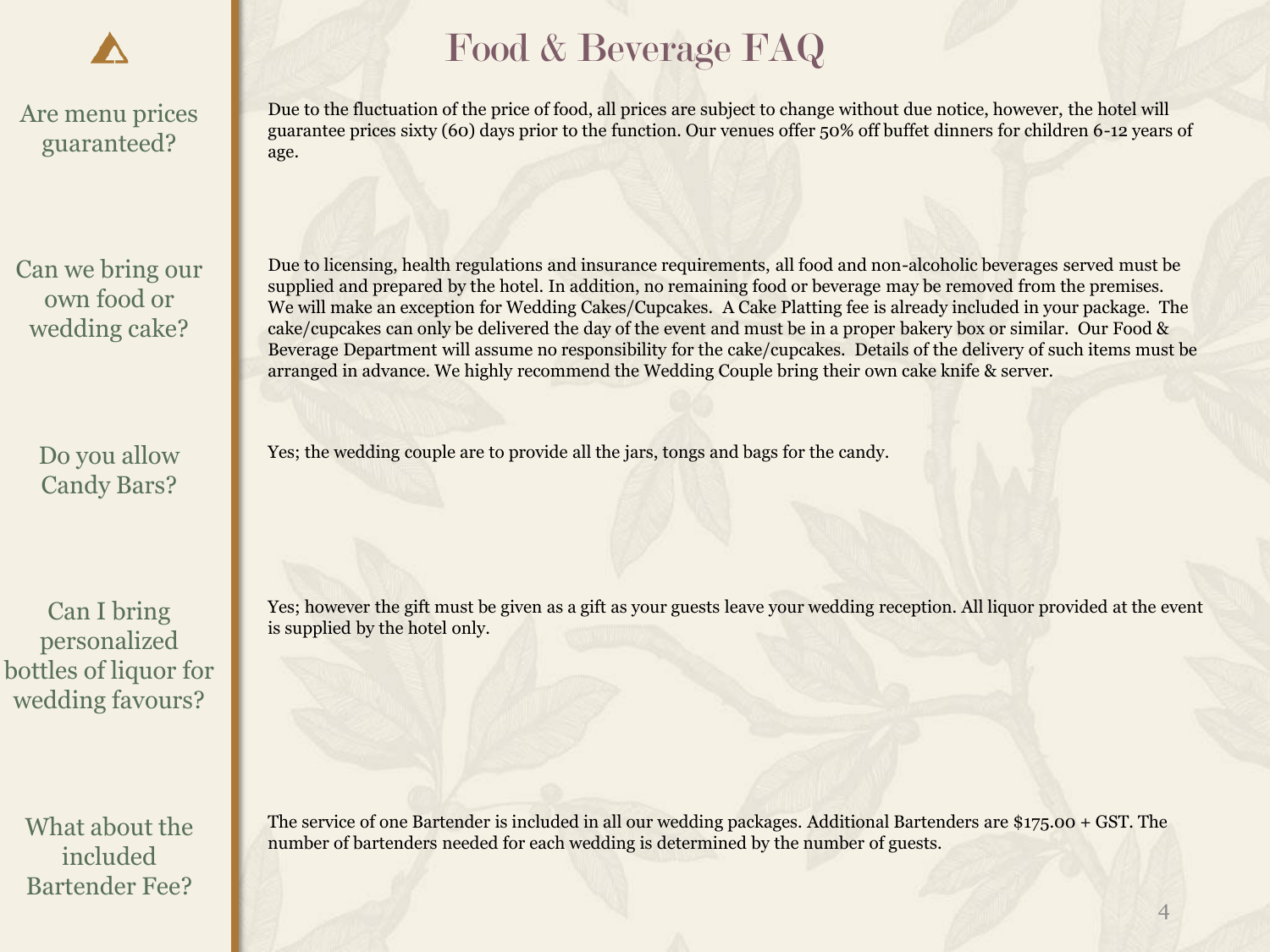## Miscellaneous FAQ

What extra costs and arrangements should I factor in?

## What is a SOCAN FEE?

### What is a Re:SOUND FEE?

Can we access the venue for planning?

What is my Sales & **Catering** Coordinator's role?

- Alcoholic Beverages
- Wedding Cake
- **Overnight Accommodations**
- Rehearsal Times
- Décor and Flowers
- Additional Bartenders
- Place Cards Required for plated service
- Table Numbers
- Entertainment
	- AV requirements

By law, groups using music must be charged a surcharge from SOCAN (Society of Composers, Authors & Music Publishers of Canada) which will be added to your final invoice. The rate is based on the venue you are booking. Please inquire accordingly.

Re:Sound is a Canadian not-for-profit music licensing company dedicated to obtaining fair compensation for artists and record companies for their performance rights. Use of Music to Accompany Live Events was certified by the Copyright Board of Canada on May 26, 2012. Hence, by law, groups using music must be charged a surcharge which will be added to your final invoice. The rate is based on the venue you are booking. Please inquire accordingly.

We welcome the opportunity to show you and/or provide access to our facilities. To ensure that access, we ask you make an appointment prior, as our venues are very busy throughout the year.

Your sales and catering coordinator is here to assist with all venue related queries and arrangements including banquet room, hotel ceremony site, guestrooms, hotel, rehearsal dinner and food & beverage arrangements. Should you require extra assistance in scheduling your day, arranging décor, finding vendors, or generally planning all the intricacies of your special day we can suggest several outstanding professional wedding planners that are familiar with our facilities.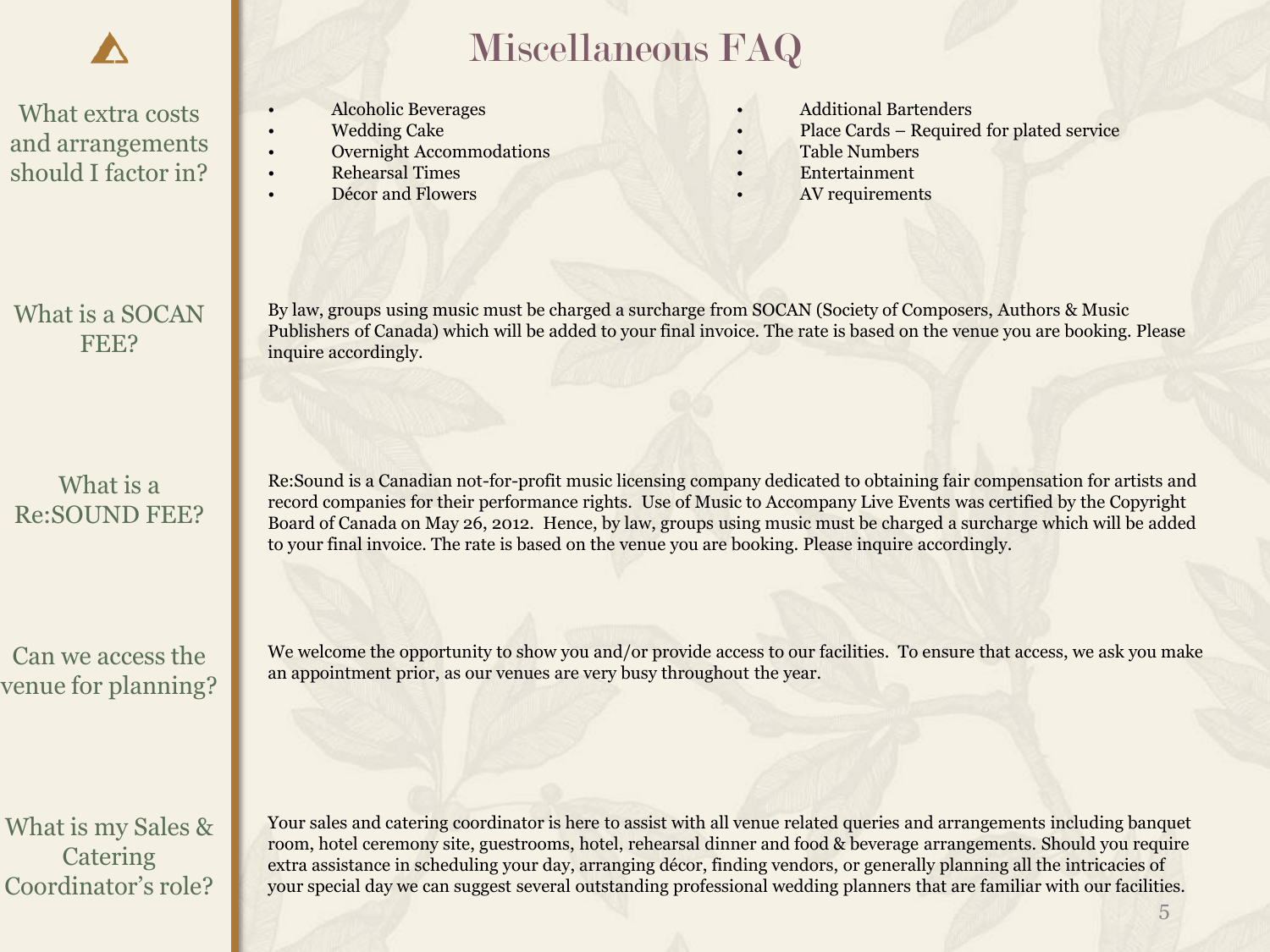# Guidelines & Conditions

A